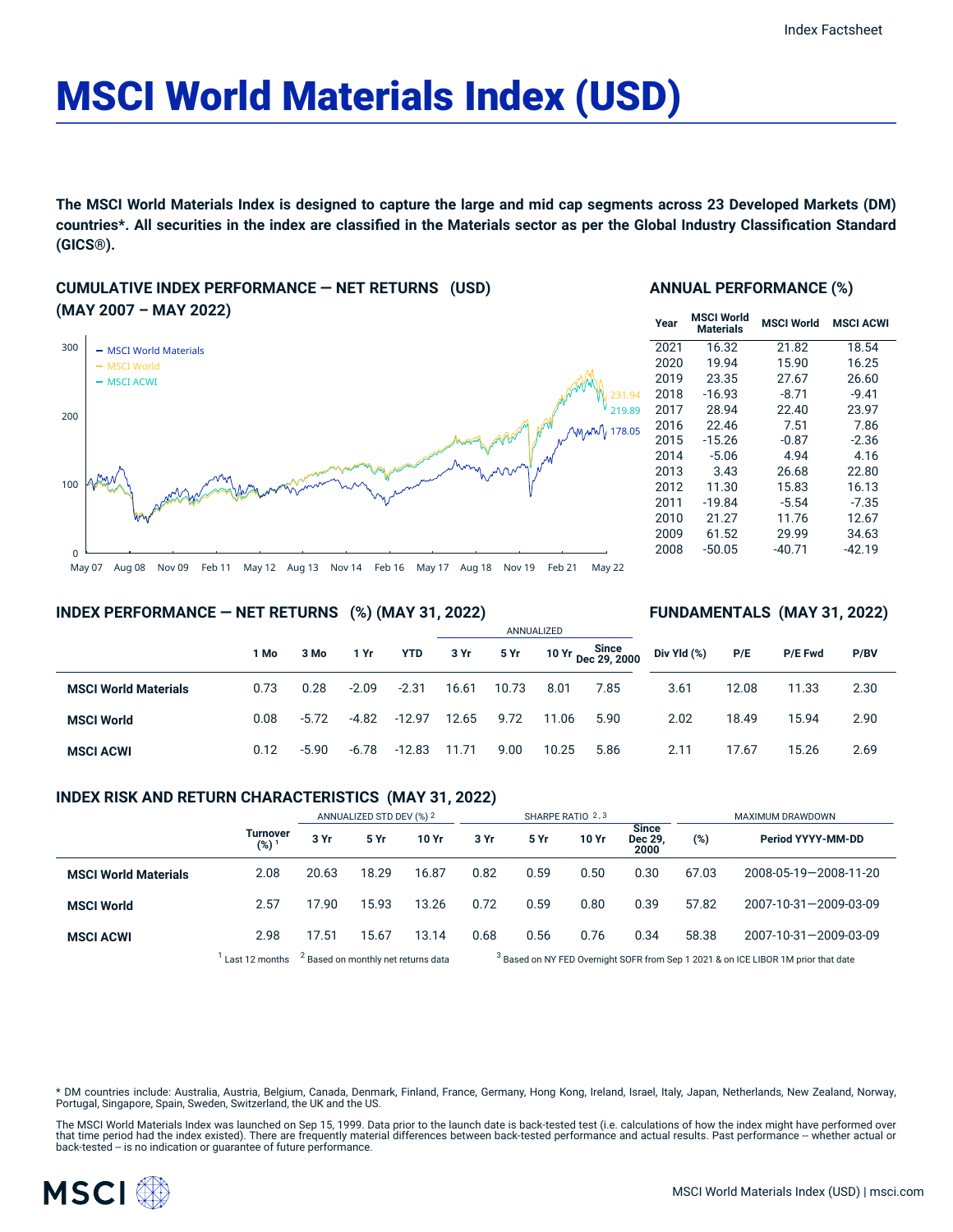#### **INDEX CHARACTERISTICS**

|                     | <b>MSCI World Materials</b>   |  |
|---------------------|-------------------------------|--|
| Number of           | 113                           |  |
| <b>Constituents</b> |                               |  |
|                     | <b>Mkt Cap (USD Millions)</b> |  |
| Index               | 2,501,606.89                  |  |
| Largest             | 166,416.27                    |  |
| <b>Smallest</b>     | 2.129.32                      |  |
| Average             | 22,138.11                     |  |
| <b>Median</b>       | 13.354.52                     |  |
|                     |                               |  |

#### **TOP 10 CONSTITUENTS**

MAY 31, 2022 Index Factsheet

| <b>MSCI World Materials</b><br>113 |                           | Country   | <b>Float Adj Mkt Cap</b><br>USD Billions) | Index<br>Wt. (%) |
|------------------------------------|---------------------------|-----------|-------------------------------------------|------------------|
|                                    | LINDE (NEW)               | US        | 166.42                                    | 6.65             |
| <b>Mkt Cap (USD Millions)</b>      | BHP GROUP (AU)            | AU        | 162.00                                    | 6.48             |
| 2,501,606.89<br>166,416.27         | AIR LIOUIDE               | <b>FR</b> | 82.66                                     | 3.30             |
|                                    | RIO TINTO PLC (GB)        | GB        | 81.40                                     | 3.25             |
| 2,129.32                           | SHERWIN-WILLIAMS CO       | US        | 66.77                                     | 2.67             |
| 22,138.11                          | <b>GLENCORE</b>           | GB        | 65.25                                     | 2.61             |
|                                    | ANGLO AMERICAN            | GB        | 62.67                                     | 2.51             |
| 13,354.52                          | <b>FREEPORT MCMORAN B</b> | US        | 57.39                                     | 2.29             |
|                                    | <b>NUTRIEN</b>            | CA        | 55.78                                     | 2.23             |
|                                    | AIR PRODUCTS & CHEMICALS  | US        | 54.51                                     | 2.18             |
|                                    | Total                     |           | 854.84                                    | 34.17            |

#### **FACTORS - KEY EXPOSURES THAT DRIVE RISK AND RETURN MSCI FACTOR BOX**



#### **SUB-INDUSTRY WEIGHTS**



### **VALUE**  $\overline{\bullet}$ **Relatively Inexpensive Stocks LOW SIZE** м١ **Smaller Companies MOMENTUM Rising Stocks QUALITY** ධ **Sound Balance Sheet Stocks YIELD Cash Flow Paid Out LOW VOLATILITY**  $\sqrt{V}$ **Lower Risk Stocks** MSCI FaCS provides absolute factor exposures relative to a broad global index - MSCI ACWI IMI.

**MSCI FaCS**

Neutral factor exposure (FaCS = 0) represents MSCI ACWI IMI.

#### **COUNTRY WEIGHTS**



## **MSCI**<sup>®</sup>